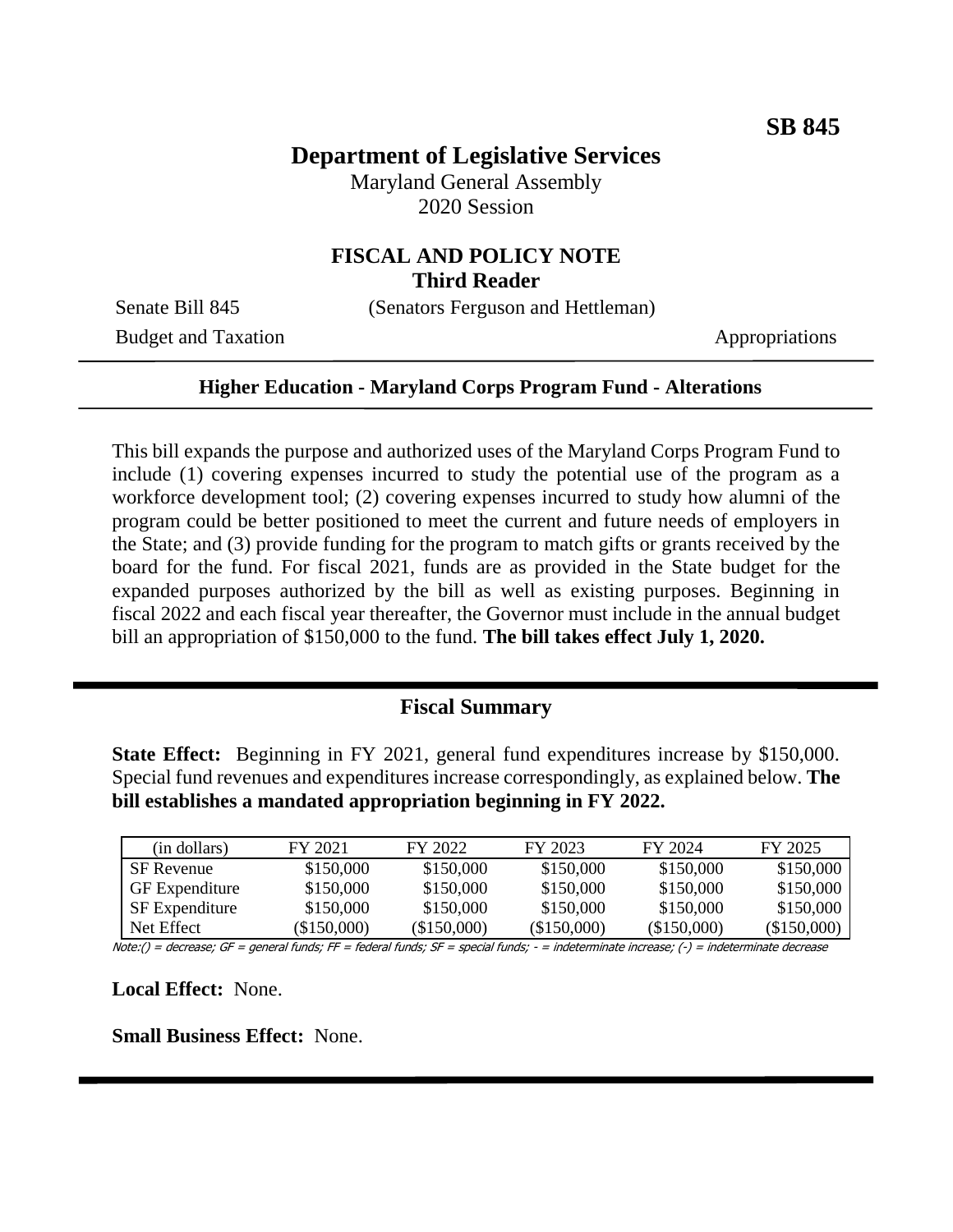## **Analysis**

**Current Law/Background:** The Maryland Corps Program and Maryland Corps Program Fund were established by Chapter 654 of 2016. However, the program never received funding. In fiscal 2017, the operating budget included \$150,000 for the program, but the Governor did not release the funds. In addition, only one of seven members was ever appointed to the board of directors. The board was required to issue a request for proposals (RFP) for a program operator by June 1, 2017. Since the program never received funding, the RFP was never issued. The Governor's proposed fiscal 2021 budget does not include any funding for the program. The Governor's Office on Service and Volunteerism within the Governor's Office of Community Initiatives must staff the board and provide technical and other assistance to the program operator.

#### *Maryland Corps Program and Fund*

The purpose of the Maryland Corps Program is to provide at least 100 young people with meaningful service opportunities, equip corps participants with skills that will enable them to successfully transition from high school to an institution of higher education, and provide scholarships to corps participants who have completed the program.

Individuals are eligible to participate in the Maryland Corps if they:

- are between the ages of 17 and 23;
- are eligible for in-state tuition;
- have obtained a high school diploma or general equivalency diploma; and
- have not obtained a vocational certificate, associate's degree, or bachelor's degree from an institution of higher education.

Maryland Corps participants must serve for at least nine months with a nonprofit organization or government agency that has a focus on community or other service, civic engagement, volunteerism, or other activities or experiences with a similar mission. During their service, they are eligible for a stipend of up to \$15,000. Upon successful completion of their service, they are eligible for a one-time scholarship of \$6,000, to be used at a public or private nonprofit institution of higher education in the State that is certified by the Maryland Higher Education Commission. The scholarship may not be construed to prohibit or impede the award of any other financial aid for which the participant is eligible.

The Maryland Corps Program Fund is a continuing, nonlapsing fund of the State for the purpose of (1) providing stipends and scholarships to participants; (2) covering expenses incurred by the board, including those related to issuing the RFP; and (3) covering expenses incurred by the program operator selected by board.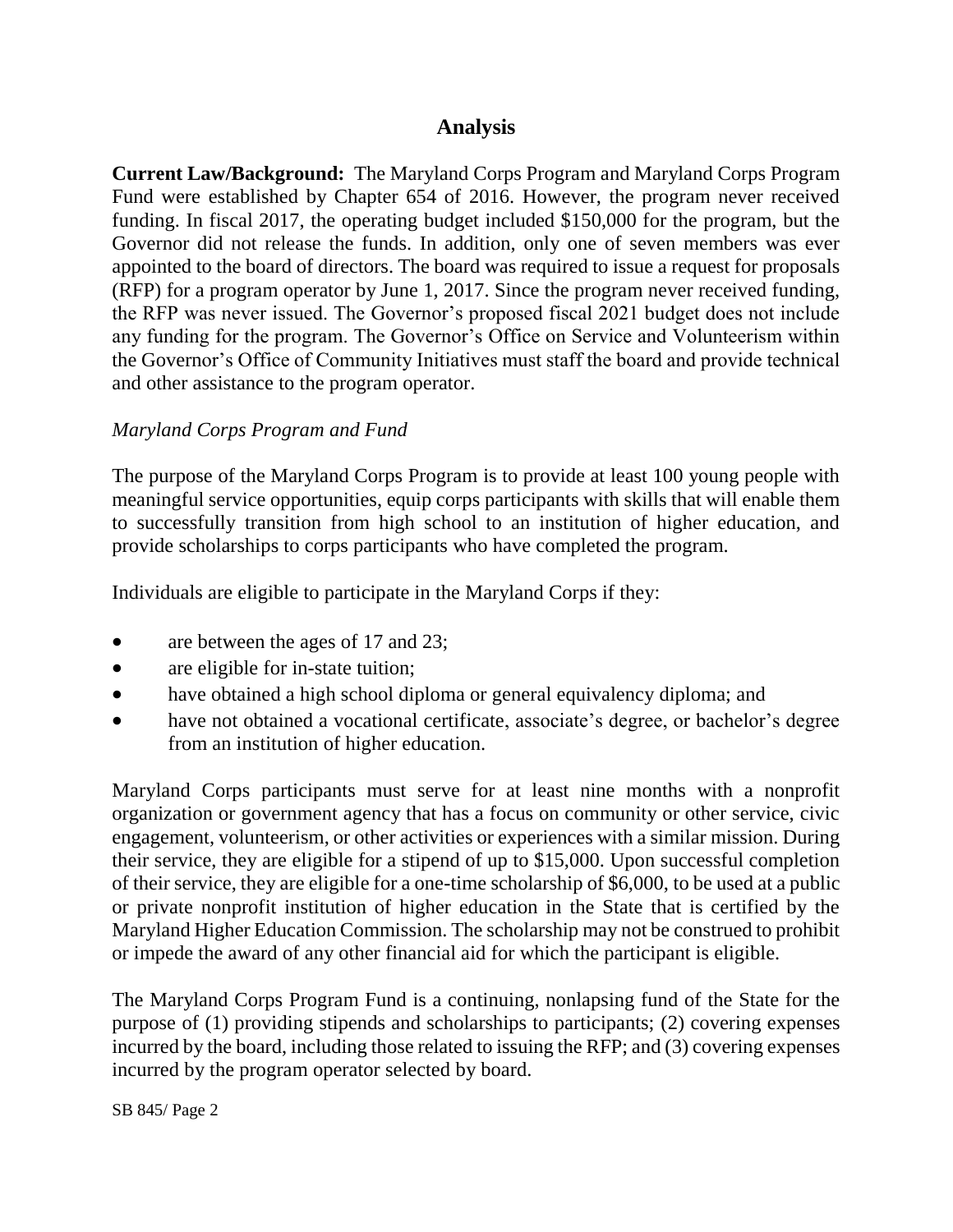The board must explore the possibility of accessing federal or other grant funding for the program and awarding participants with academic credit for their service. The fund is subject to audit by the Legislative Auditor.

For fiscal 2020 and each fiscal year thereafter, funds for the program must be as provided in the State budget for the board to:

- provide stipends to corps participants;
- provide scholarships to corps participants who have completed the program to be used at institutions of higher education in the State toward vocational certificates, associate's degrees, and bachelor's degrees;
- cover expenses incurred by the board, including expenses incurred during the development, issuance, awarding, and funding of the RFP; and
- cover expenses incurred by the operator selected, as determined by the board to be relevant to the successful operation of the program.

### *The Governor's Office of Service and Volunteerism*

The Governor's Office of Service and Volunteerism has five staff that administer \$5.8 million in federal funds. The current staff oversee 19 AmeriCorps State programs, supporting 1,054 AmeriCorps members, and supporting volunteer connector organizations throughout the State. The current staff also provide administrative support and funding packages to the 25-member Governor's Commission on Service and Volunteerism. The current staff are fully subscribed with their current duties.

**State Fiscal Effect:** Although discretionary, this estimate assumes that general fund expenditures increase by \$150,000 in fiscal 2021 since the bill specifies that, for *fiscal 2021* and each year thereafter, funds for the program are as provided in the State budget for the activities authorized under current law as well as the expanded purposes authorized in the bill. Beginning in fiscal 2022, general fund expenditures increase by \$150,000 annually as mandated by the bill.

This estimate assumes that special fund revenues and expenditures increase correspondingly, and the funds are used to hire a consultant to study the potential use of the program as a workforce development program and how alumni of the program could be better positioned to meet the current and future needs of employers in the State. After those studies have been completed, it is assumed that any residual funding is used to match gifts or grants received by the board for the fund. Out-year expenditures are likely directed to this purpose or to the original purposes of the program.